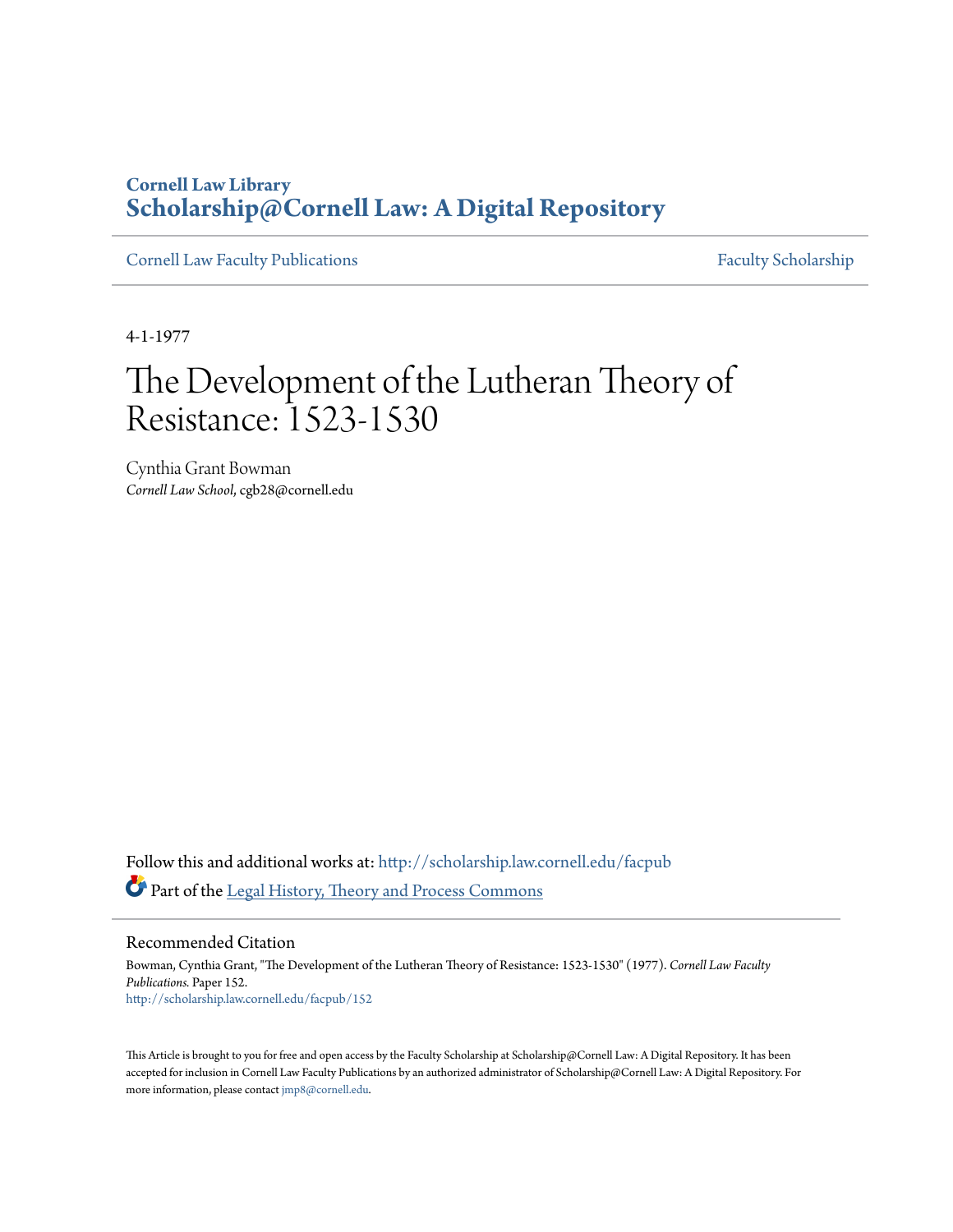## **The Development of the Lutheran Theory of Resistance: 1523-1530**

**Cynthia Grant Shoenberger\* Illinois Institute of Technology** 

**IT IS FREQUENTLY assumed, especially by political theorists, that the development of the modern theory of resistance to governmental authority was the accomplishment primarily of Huguenot writers of the late sixteenth century and that it was they who laid the foundations for the more famous seventeenth-century English theories of a right of revolution. The corollary is that Lutheran writers made little contribution to the development of this theory, if not, indeed, a negative one. Contrary to this fairly common assumption, however, the justification of resistance was 'a major concern of German Protestants in the early sixteenth century, and I would contend that they played an indispensable role in developing and transmitting the inchoate theories of the Middle Ages to the Calvinists of the later sixteenth and seventeenth centuries, who made of them a doctrine which could properly be termed a theory of the right of revolution.** 

**Before proceeding to support this contention, it is important to delineate what I mean by a "mature" theory of resistance, especially since I intend repeatedly to use certain theoretical assumptions in my analysis of the early Lutheran writings. A resistance theory, properly so called, must go beyond the description or vindication of any one instance of refusal to obey and provide for its audience a justification which is capable of being generalized to cases other than the one at hand. This is essentially what we mean by the very word "theory." Moreover, a "mature" or "complete" theory of political resistance will provide answers to the following five questions:** 

- **1. May men ever justly resist established political authority?**
- **2. If so, when may they resist?**
- **3. By whom shall action be taken?**
- **4. How is such resistance to be carried out?**
- **5. If the resistance is successful, are the victors then free to reorganize the society after a new image?**

**These five concerns make up the components of a fully-developed theory of resistance and can be summarized as the questions of the justification, standards, agents, methods, and outcome of resistance. These were not questions** 

**\*Prepared for the Sixteenth Century Studies Conference, October 31, 1975, at Iowa City, Iowa.**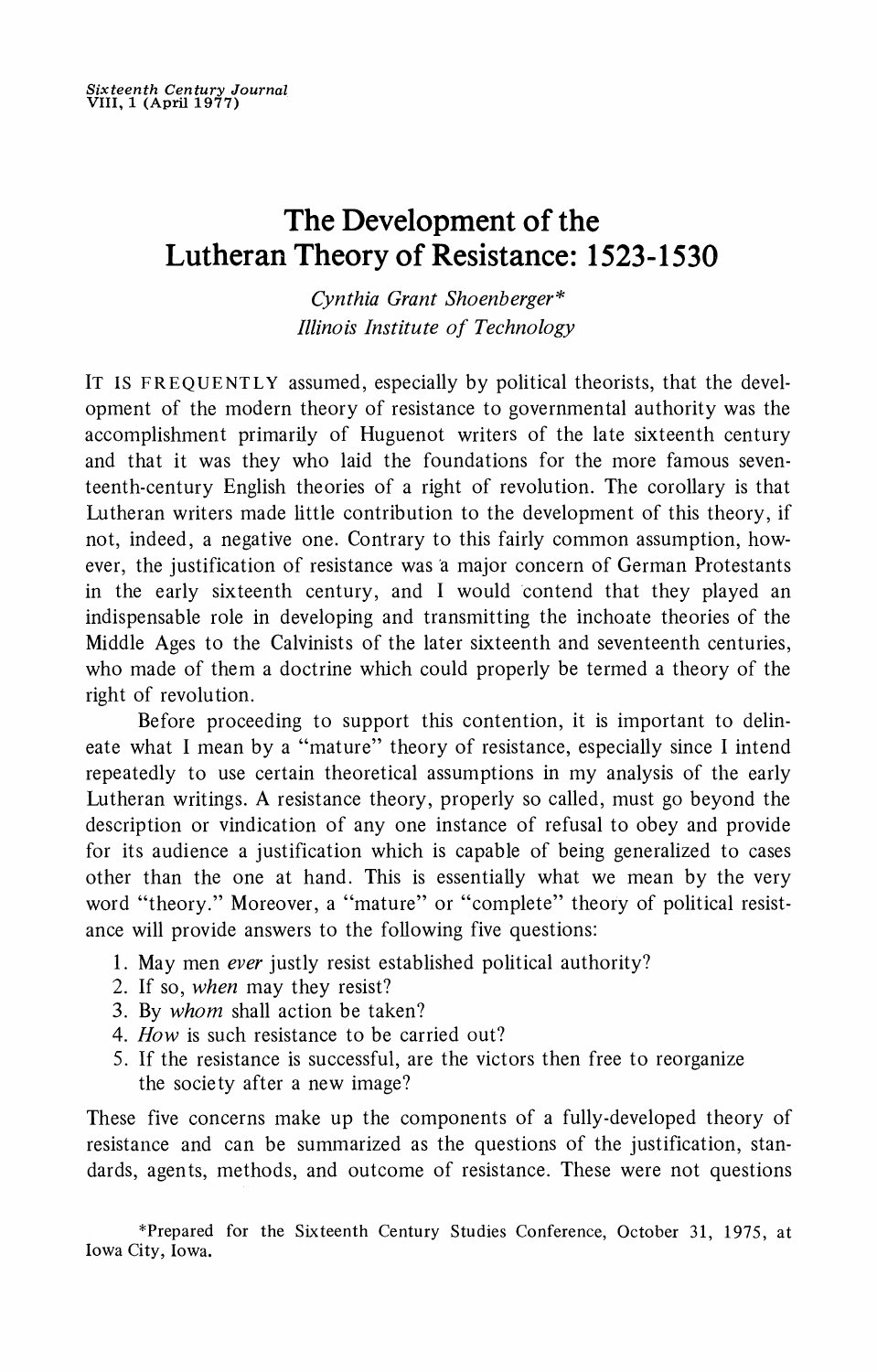**which the early Protestant writers approached de novo, for resistance had been a concern of many during the Middle Ages as well; and it is essential in order to assess the Lutheran contribution to summarize briefly the extent to which a resistance theory had evolved by the first years of the sixteenth century, as well as the extent to which such theory formed a viable basis upon which the Protestants could build.** 

### **The Medieval Heritage**

**Question number one, whether men may ever justly resist established authority, was, after an initial period of reluctance based on the patristic interpretation of Paul's injunctions in Romans 13, answered in the affirmative. The idea that resistance was at times justified was generally accepted in both secular and theological writings, although it occasionally co-existed uneasily with the rest of an author's political thought. The tendency was to assume that resistance was permitted without exploring the implications for political obligation, either because the writers saw political obligation as something so natural that it hardly needed to be explained, or because they saw it as something so exceptional that resistance was not to be regarded as unusual.** 

**Question number two, regarding when such resistance might justly be engaged in, was most frequently met with a repetition of the ancient tyrantjust king distinction. The standards for tyranny were by and large left very vague. When specified at all, such as by the civil lawyers, or when we can infer from the actions of medieval rebels what they considered the limits of their obedience to be, the standards offered revolved, with varying emphases, around a three-fold requirement: that the king maintain adequate standards of public order; that he, both by his own behavior and by his use of public power, support and protect the Christian church; and that he observe customary law, the clauses of which were not spelled out.** 

**A variety of possibilities were offered in answer to question three, the issue of who was to apply the standards of judgment and carry out the resistance. The notion that a private individual might rid the community of a tyrannical monarch simply by assassinating him was offered by tyrannicide theorists such as John of Salisbury and, in turn, rejected by Aquinas, Marsilius of Padua, and the conciliarists, all of whom favored forms of deposition resting upon community action. Moreover, the idea that the pope might in effect depose rulers through excommunication was current among parties whose political thought rested upon the notion of a universal Christian order embracing both the secular and spiritual spheres. In actual medieval practice, however, whoever was able to resist the ruler effectively did so, and fine distinctions were disregarded in favor of "self-help." This practice did rest upon a vague belief that "the people" might overturn their own rulers and that the people were in some sense represented by their natural leaders. From this somewhat democratic view, as well as in reaction to fears about the consequences of either private or papal resistance, opinion converged upon the**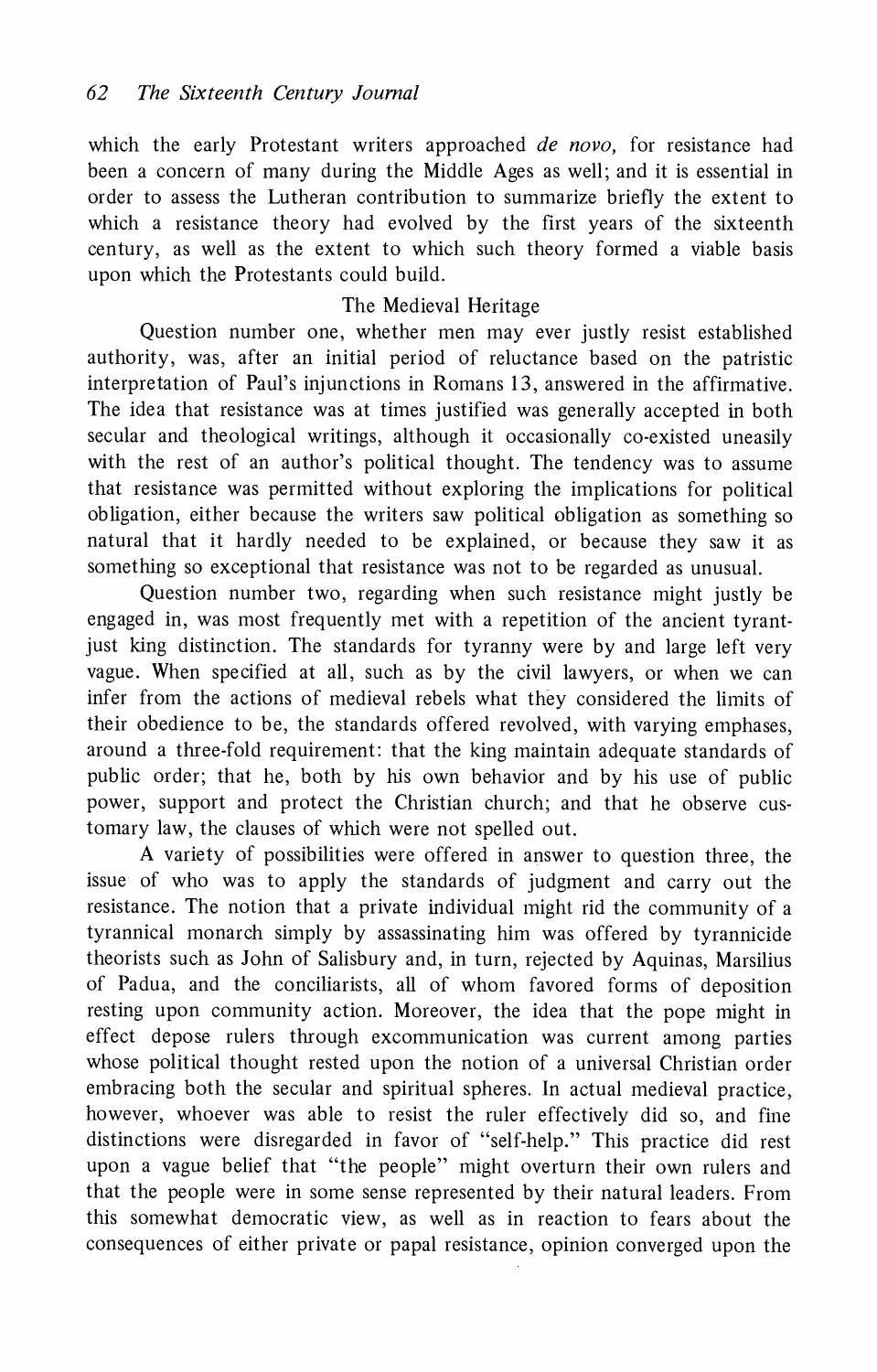**necessity for public bodies to carry out such measures. It was upon this answer that there was the most agreement, and yet it was this answer which was least capable of being put into effect until and where such representative institutions actually existed.** 

**The medieval answer to question number four, how resistance was to be carried out, was perhaps the most vague. At various times it was suggested that the proper response was to kill, depose, excommunicate, or banish the ruler - or to impose varying combinations thereof. In practice, armed warfare and whatever measures seemed most expedient were the rule. As to what**  might happen in the case of successful resistance *(i.e.*, question number five), I **think it is fair to say that with the exception of Marsilius and possibly of the conciliarists, who said relatively little about secular tyranny, medieval theorists of resistance envisaged a reversion to the status quo ante. The right of resistance was regarded as a great exception, and it did not extend to a reorganization of the political and social structure. Even those theorists who implied that the people were ultimately sovereign did not, with the exception of Marsilius, base any more than an infrequent right of resistance upon this ultimate authority; the resistance represented an extraordinary entry into the political process and was not followed by any continuing participation.1** 

**How useful were the theories evolved by medieval thinkers to the writers who followed them? No sophisticated theoretical basis for resistance had been developed, and hence later writers had to face the whole problem of justification anew. The standards for when resistance might be undertaken were left extremely general, yet because of this very non-specificity it was possible for sixteenth-century writers to build upon and to develop them with material relevant to the new political and religious structures. Question three received the most attention in the Middle Ages; the whole issue of private versus public forms of resistance was debated in a manner which could not have helped but influence later writers. Several of the conclusions reached by medieval writers, however, such as that a private individual or the pope might take action, were obviously not consonant with Reformation social theory; on the other hand, with the emergence of "representative" institutions by the early sixteenth century, the implementation of public forms of resistance at last became possible. Protestant writers approached questions four and five on their own and displayed their own level of sophistication by dealing with these key issues at length and independently.** 

**<sup>1</sup>For good general surveys on the medieval heritage the reader is directed to R. W. and A. J. Carlyle, A History of Medieval Political Theory in the West (6 vols.; New York: Barnes and Noble, 1903); Fritz Kern, Kingship and Law in the Middle Ages, trans. S. B. Chrimes (Oxford: Basil Blackwell, 1948); Walter Ullmann, Principles of Government and Politics in the Late Middle Ages (London: Methuen, 1961); Otto Gierke, Political Theories of the Middle Age, trans. F. W. Maitland (Cambridge: The University Press, 1951).**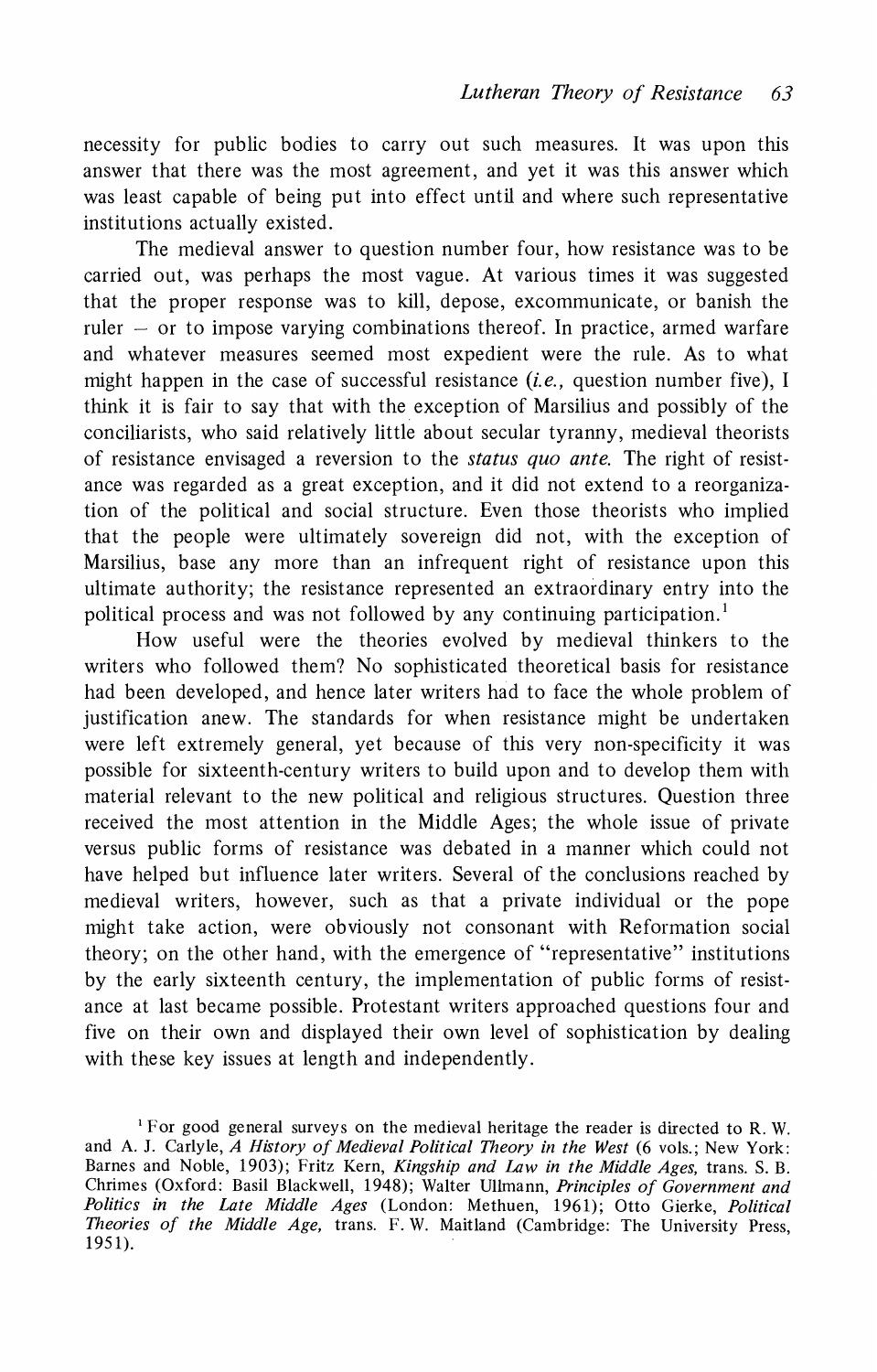#### **Martin Luther**

**I have chosen to analyse the Protestants' efforts along these lines in the years from 1523 to 1530 precisely because it was during this period that Martin Luther himself staunchly opposed resistance of any kind. Again and again, under pressure from his own elector and from politicians such as Philip of Hesse, he repeated his conviction that a Christian could not in good conscience support resistance to his secular overlord, the emperor.2 The first evidence that his opinion on this question was not unalterable appeared in his signature of the Wittenberg theologians' brief at the Torgau Disputation during October and November of 1530, in which they concluded that ". . . when we previously taught positively never to resist the established authority, we did not know that such a right was granted by the laws of that very authority which we have at all times diligently instructed people to obey."3 Although his acquiescence in 1530 was somewhat reluctant, the evidence of Luther's private correspondence and "Table Talk" after the conclusion of the Schmalkaldic League- and during the years from 1530 to his death in 1546 suggests that he came increasingly to support the notion of resistance to the emperor, first on strictly constitutional grounds but ultimately on the basis of natural law as well.** 

**Because of his vast moral authority this change in Luther's attitude was a great boon to the Evangelical princes intent upon resisting the emperor's desire to re-establish religious unity in Germany, and Luther's approval encouraged other Protestant theologians to write extensively and openly about the subject as well. Nonetheless, the development of Luther's view of resistance clearly postdated the elaboration of most of the key elements of what was to become the "classic" Lutheran doctrine of resistance and is thus of somewhat secondary importance for students of intellectual history. For**  Luther's own opinion was heavily influenced (some scholars<sup>4</sup> would even say

**2See, for example, Ein Brief an die Fursten zu Sachsen von dem aufruhrischen Geist (1524), in D. Martin Luthers Werke (hereafter WA [Weimar Ausgabel), (Weimar: Herman Bohlau, 1883-1948), XV, 210-221; Ermahnung zum Frieden auf die zwolf Artikel der Bauernschaft in Schwaben (1525), WA, XVIII, 291-334; Wider die rauberischen und morderischen Rotten der Bauern (1525), WA, XVIII, 357-61; Luther to the Danzig Council (May 5, 1525), in WA Briefe III, 483-86; Ob Kriegsleute auch in seligem**  Stande sein können (1526), WA, XIX, 623-62; to Chancellor Brück (March 28, 1528), WA Briefe, IV, 421-24; Luther to Elector Johann (March 6, 1530), WA Briefe, V, **25 8-6 1.** 

<sup>3</sup>"Erkärung Luthers, Jonas', Melanchthons, Spalatins und anderer Theologen und **protokollarische Aufzeichnung uiber die weitern Voten der Theologen und Juristen" (October 26-28, 1530), in Heinz Scheible ed., Das Widerstandsrecht als Problem der deutschen Protestanten, 1523-1546, Vol. X of Texte zur Kirchen- und Theologiege**schichte, ed. Gerhard Ruhbach (Gütersloh: Gerd Mohn, 1969), p. 67. Translation mine.

<sup>4</sup> See, for example, Karl Müller, Luthers Ausserungen über das Recht der bewaffne**ten Widerstands gegen den Kaiser, in Sitzungsberichte der koniglichen bayerischen Akademie der Wissenchaften, phil. - hist. Klasse, VIII (Munich, 1915), 43-45, 52ff. and**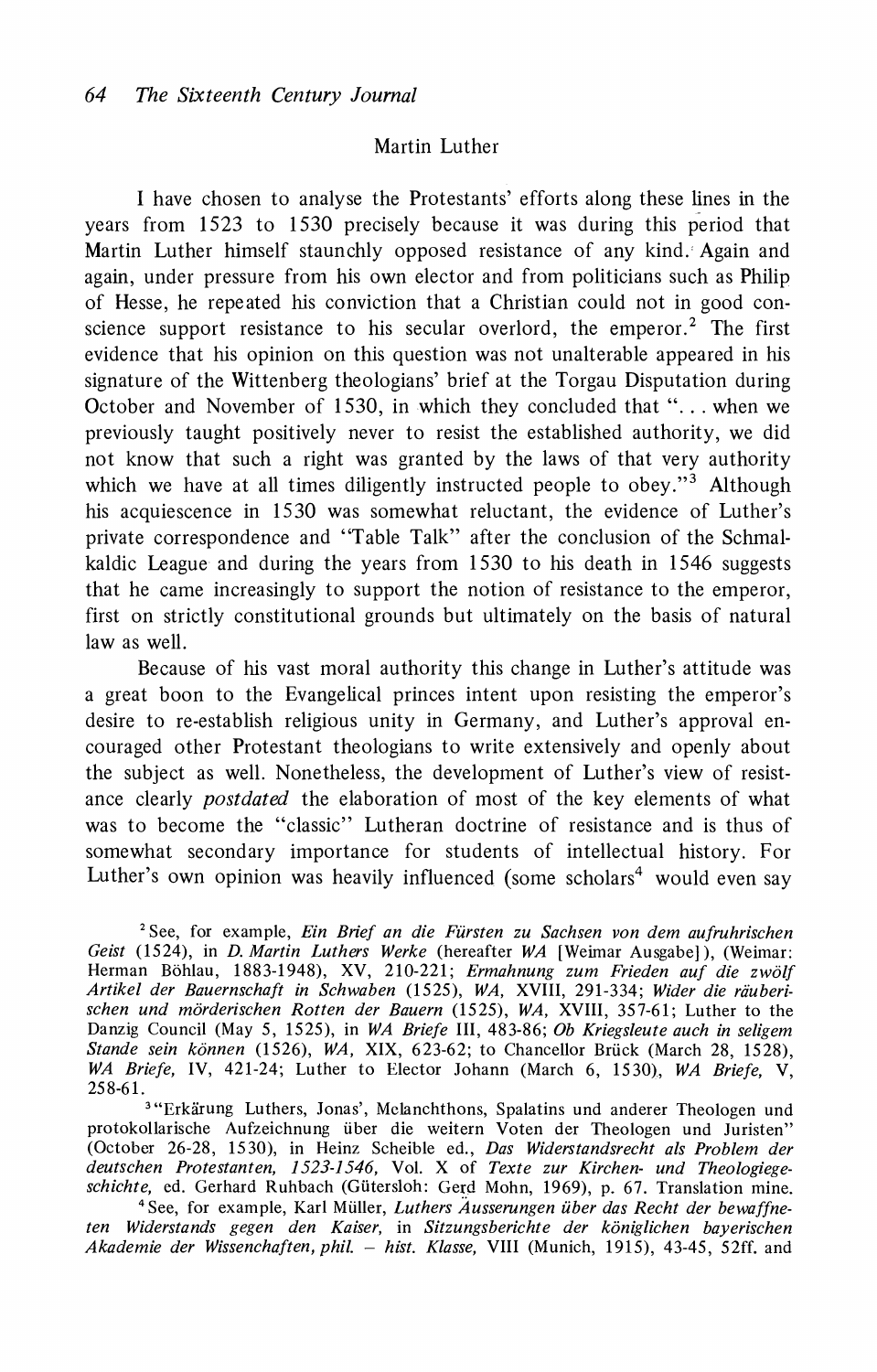**"coerced") by the princes upon whom his church relied and to whom he was resolutely loyal after the Protestant alliance came into existence. In any case, his notions were quite clearly derived from their previous elaboration by Evangelical princes, jurists attached to their courts, and by Luther's own close theological colleagues. Thus I intend to concentrate my discussion on how arguments for resistance to the emperor, arguments based both on constitutional and on natural law, were in fact developed during this very early period by Protestant theologians, lawyers, and politicians.** 

#### **The Development of Natural Law Arguments for Resistance**

**Luther did more, however, than merely ratify theories worked out by close associates, for he provided the other Protestants with many blocks from which to construct their theories, such as the notion of the "Two Kingdoms" and the belief that all magistrates were charged by God with the protection of their subjects;5 and some of his colleagues were quick to make use of them. For example, when Frederick of Saxony in 1523 asked Luther and several other theologians whether he would be justified in forcibly protecting his**  Protestant subjects against the emperor,<sup>6</sup> Luther's own answer was negative; **but Johannes Bugenhagen contributed a separate brief disagreeing with this position. Bugenhagen acknowledged that individual Christians were obliged to suffer passively, but their princes were also required to protect them against injustice, just as they were required to protect them against robbery or murder. As servants of the law, possessors of the sword, and protectors of their people, they therefore had the right, he concluded, to resist the emperor.7 After the so-called "Pack Affair" of 1528 and the second Diet of Speyer in 1529,<sup>8</sup> Bugenhagen developed this opinion into a lengthy brief to the Elector John. His argument was built around the two fundamental Lutheran concepts referred to above, the notion of spheres of secular and spiritual authority and the duty of the prince or magistrate to protect his subjects. The emperor's authority, he declared, was legitimate only within a limited sphere. If he attempted to act in matters which rightfully fell within God's sphere instead, that is, in matters of religion, the emperor was to be not** 

Pierre Mesnard, L'Essor de la Philosophie Politique au XVIe Siècle (Paris: Boivin, 1936), **p. 228, both of whom feel that this opinion contradicts Luther's whole philosophy and that he had merely given in to the princes.** 

<sup>5</sup> Luther, Von weltlicher Oberkeit: wie weit man ihr gehorsam schuldig sei (1523), **WA, IX, 245-80.** 

**<sup>6</sup>Luther, Gutachten (for Elector Frederick of Saxony, shortly before Feb. 8, 1523), in Scheible, p. 17.** 

**7Bugenhagen, in Scheible, p. 28.** 

**<sup>8</sup>The "Pack Affair" involved a rumor that a Catholic league was preparing to attack Protestant strongholds; at the 1529 Diet of Speyer, the emperor withdrew all past concessions to the Lutherans.**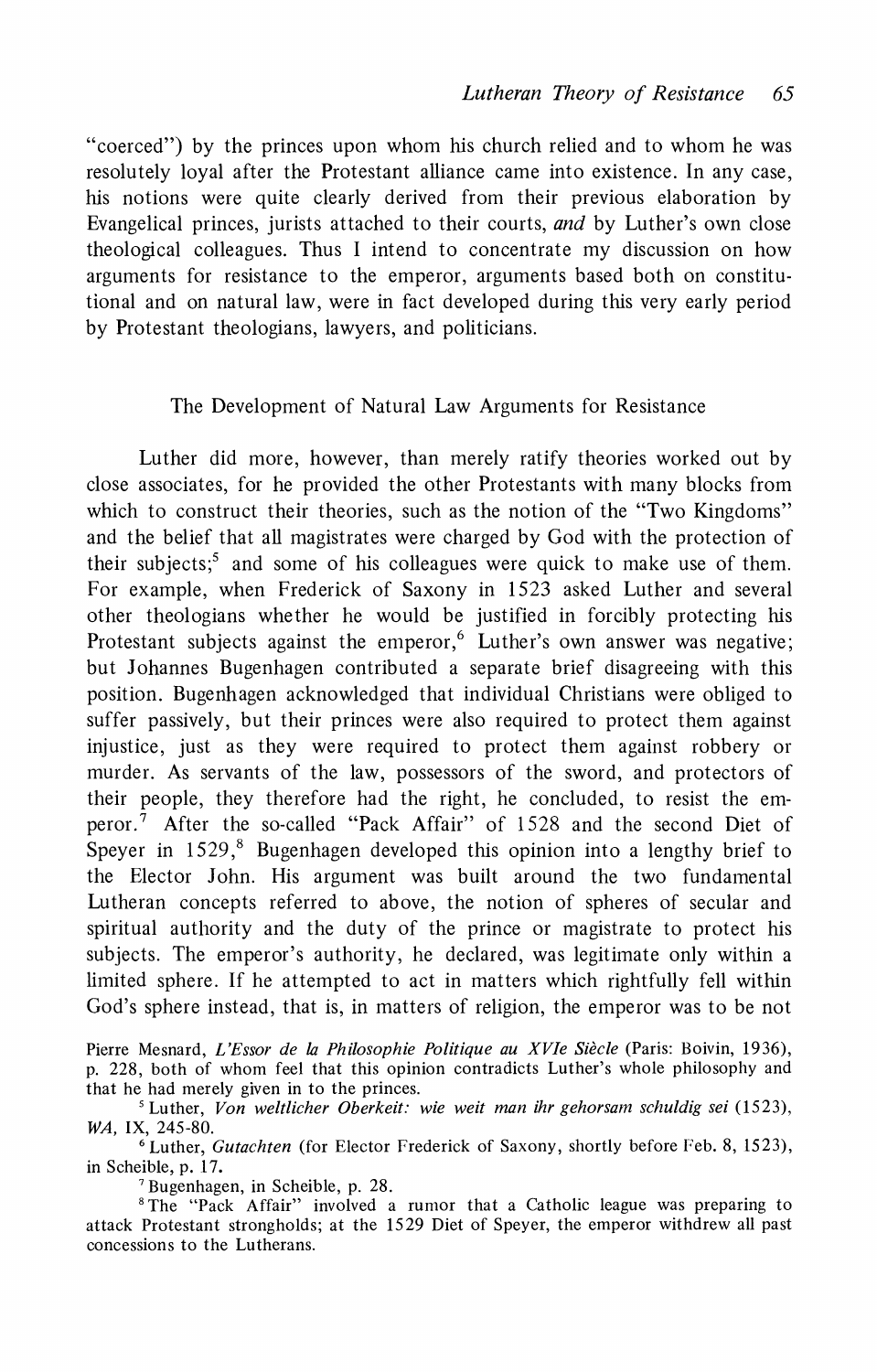**only disobeyed but also actively resisted by the princes. These rulers, although formally the emperor's inferiors, were nonetheless obligated to protect their subjects; for God had conveyed the use of the sword to them for that purpose. Such an obligation did not cease if the superior magistrate himself failed to fulfill his own duties in this respect.9** 

**Such an argument bore some similarity to late medieval doctrines that the German electors shared with the emperor a responsibility for the empire and that their obligations to it continued even if he were derelict. In fact, however, Bugenhagen's notion was quite different in that he derived the princes' continuing responsibility not from any unique constitutional position but from their divine vocation. German law had less to do with the requirements of their role than did the law of God.** 

**The same was true of the general standards which Bugenhagen delineated for the determination of when the emperor was to be resisted, that is, when he attacked the Protestants because of their faith, a matter over which "Caesar" had no jurisdiction. The only specifically legal ground for resistance mentioned in his treatise was the emperor's obligation to give the Protestants' case a hearing before condemning them.1 0 This right did indeed have a basis in German law, in the "electoral capitulations" which Charles V had accepted upon acceding to the imperial throne in 1519 and which included a promise not to condemn any German unheard, as well as in the whole issue of the appeals which were pending. Bugenhagen, however, unlike other writers at this time and perhaps more realistically considering what the result of an imperial or conciliar "hearing" was likely to be, did not pursue the question of legal rights in his justification of resistance. He instead voiced this right to a hearing as though it were a general, indeed, a natural right and inserted it into his argument almost peripherally as a "special reason for resistance" which had already been justified upon other grounds. Thus, in addressing the questions of what I have called the justification, standards, and agents of resistance, Bugenhagen was interested in what the law of God had to say about the matter, not in what the law of man said.** 

**Likewise, when he turned to question number four, that of how any such resistance was to be carried out, Bugenhagen drew his recommendations from Luther's own description of the divinely-established role of the prince and of the Christian's duty to make use of the power of the state only out of concern for his brothers and never in self-interest.1 1 If a magistrate were also a Christian, therefore, he would never undertake any resistance to the emperor** 

**<sup>9</sup>Bugenhagen, "Bedencken, auff die Frage: ob man das Evangelium wider den**  Keyser, mit dem Schwerdt schützen möge?" (to Elector John of Saxony, 1529), in Friedrich Hortleder, Handlungen und Ausschreiben... Von Rechtmässigkeit, Anfang, Fort**und endlichen Ausgang des Teutschen Kriegs Keyser Karls dess ffinfften (2nd ed.; Gotha: Wolfgang Endters, 1645), II, 64.** 

<sup>&</sup>lt;sup>1 0</sup>*Ibid.*, p. 65.

**<sup>&</sup>quot; Luther, Von weltlicher Oberkeit, WA, XI, 245-80.**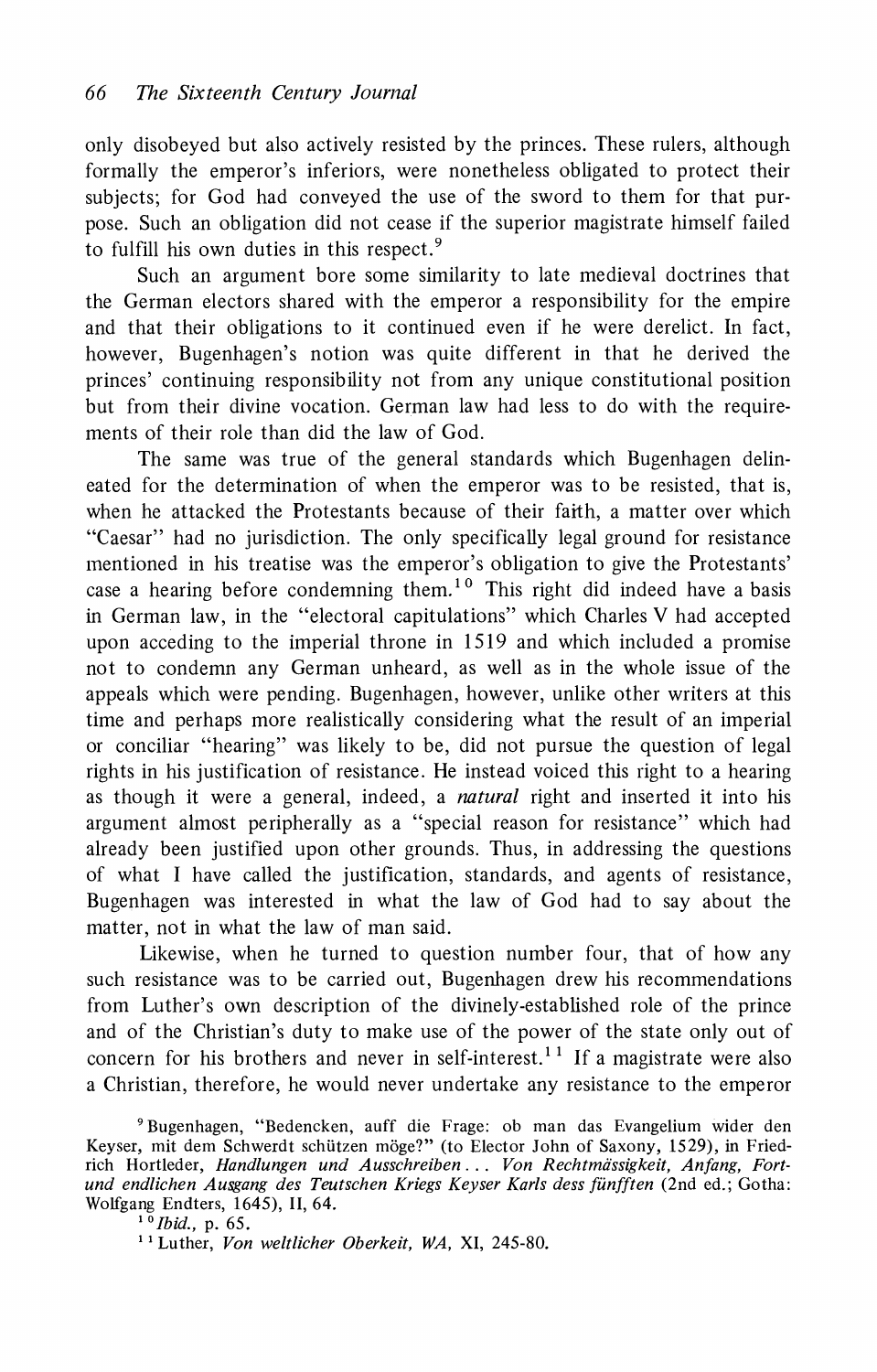**on his own behalf. The individual prince should endure his superior's attack without meeting it with force as long as the matter affected only the prince's own welfare; if that of his subjects were involved, on the other hand, he was obliged to defend them. In such a case he was directed first to intercede with his superior, then to publicize the affair, and finally, if all else failed to effect a just resolution, to resist forcibly.12 Bugenhagen clearly saw the purpose of such resistance as the coercion of the emperor into changing his course of action, but he envisaged no permanent rearrangement of authority relations in the empire. He accepted the fact that the emperor was indeed the princes' hierarchical superior and that superiors must be obeyed, but under certain exceptional circumstances the princes might nonetheless resist him.** 

**Bugenhagen, it is true, presented these conclusions to the elector as still being somewhat tentative, and he expressed the desire that they remain secret.** <sup>13</sup> Nonetheless, such notions were beginning to make themselves felt **upon policy. An opinion written to guide the Saxon delegates to the Schwabach discussions in October of 1529 echoed Bugenhagen's sentiments. In it the Saxon theologians, assisted by the elector's lawyers, defended resistance by the princes to the emperor in the case of an attack upon the Protestants for their faith on the grounds that spiritual matters were strictly excluded from the emperor's jurisdiction and that the princes had a duty to**  protect their subjects.<sup>14</sup> This opinion thus essentially summarized and re**peated the natural law arguments for resistance which Bugenhagen had been making since 1523.** 

#### **Constitutional and Juridical Arguments for Resistance**

**At the same time, and ultimately more important in convincing Luther at Torgau, Protestant writers were constructing elaborate legal arguments in support of resistance to the emperor. The Saxon jurists handed their prince an opinion in January of 1530 concluding that such resistance was indeed justified because Charles was a constitutionally limited monarch.1 5Such arguments were related to the late medieval conviction that the empire was really more of an aristocracy than an absolute monarchy, the electors being co-rulers with the emperor, with their responsibility including the duty to correct and/ or depose him under certain circumstances. Arguments based upon the role of the electors, however, could not be used to justify resistance by authorities who did not belong to the electoral college under the terms of the Golden** 

**1 3Ibid., p. 65.** 

**<sup>1 2</sup> Bugenhagen, "Bedencken," in Hortleder, II, 64-65.** 

**<sup>1 4</sup>Hans von Schubert, Bekenntnisbildung und Religionspolitik. 1529/30 (1524-1534) (Gotha: Friedrich Andreas Perthes, 1910), pp. 185-87.** 

<sup>&</sup>lt;sup>15</sup> Gutachten der kursächsischen Juristen, in Scheible, pp. 63-66.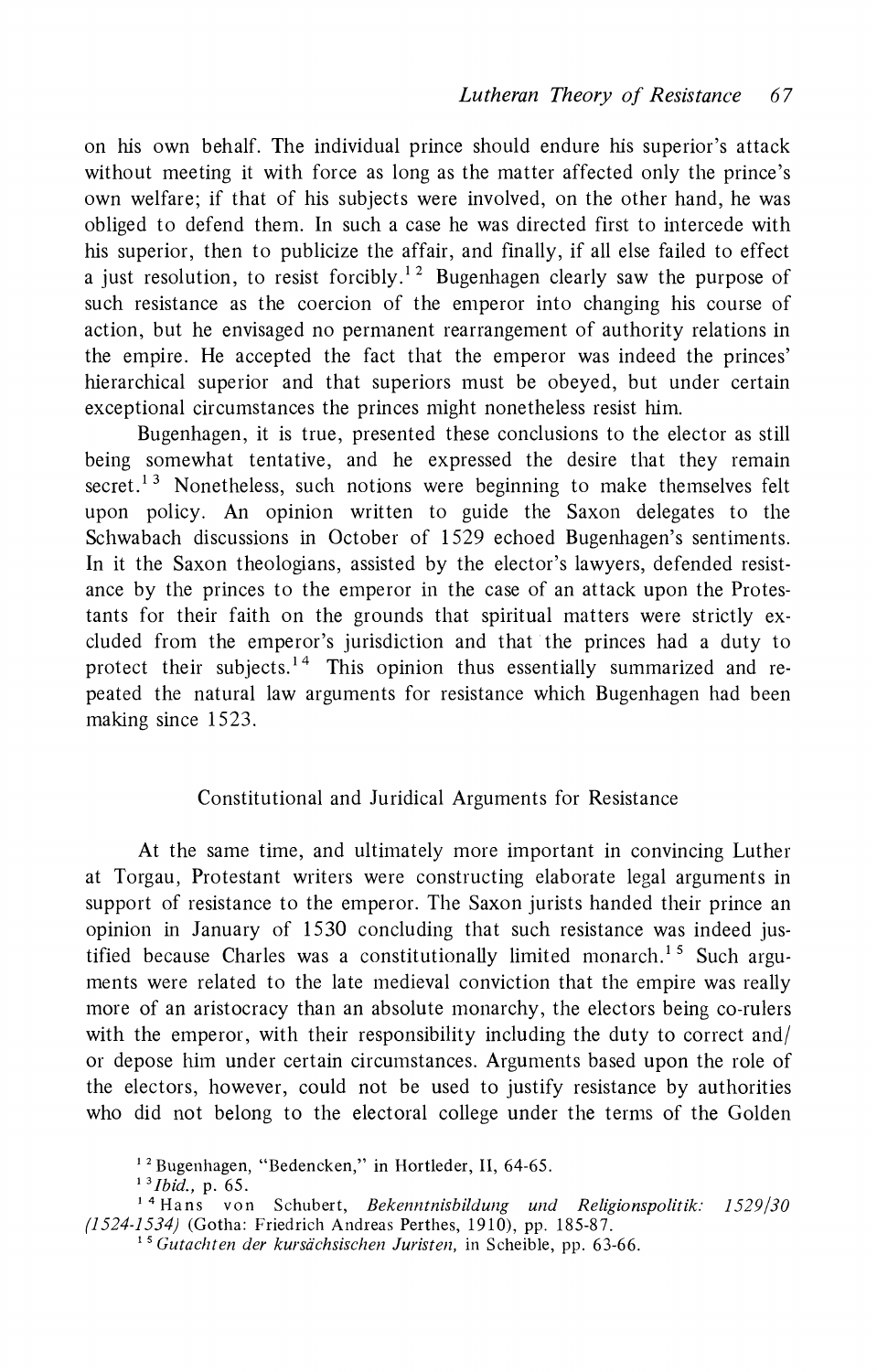**Bull; yet the tendency was to identify all the estates with the electors in this right. Even such an assimilation did not apply to the case of the imperial cities, though, since their constitutional position was quite different from that of the territorial states. They were directly responsible to the emperor, and their economic and political interests, as Hans Baron has pointed out, dictated a close allegiance to him. 16 Nonetheless, several of these cities were staunchly evangelical, Strasbourg, Nuremberg, and Bremen being the most prominent among them. When their leaders entered into the alliance discussions of this period, some new theory was clearly required to justify resistance on their part.** 

Such a theory emerged from the notion of the "inferior magistrates,"<sup>17</sup> **which was best articulated by Martin Bucer of Strasbourg. Bucer pointed to the fact that in Romans 13, St. Paul had spoken not of the "power" but of the "powers" that be. The obvious conclusion, Bucer thought, was that God had ordained, as a general rule, systems of multiple authorities; thus it was that in Germany power had been conveyed to numerous authorities, as well as to the emperor.18 There were many individuals and institutions, Bucer went on to explain in a later (1535) treatise, who possessed the authority to make laws within their respective territories and to inflict capital punishment upon their subjects without obtaining the consent of the emperor; as examples he**  cited the estates, princes, margraves, cities, and many of the nobles.<sup>19</sup> Even **though the office of these "inferior magistrates" was received directly from the emperor, Bucer thought he was acting merely as God's agent in transmitting the sword to them.20 Moreover, once it had been granted, the lesser magistrates' power was not limited by the emperor; they were, in fact, each like emperors in their own territories. Bucer's image of the German constitution thus reduced the empire to little more than a loose confederation.** 

**Philip of Hesse, the man most actively involved in the negotiations for a Protestant League, however, was unwilling to sacrifice the theoretical unity of Germany. In his repeated attempts to gain the allegiance of Nuremberg to his** 

<sup>16</sup> Hans Baron, in "Religion and Politics in the German Imperial Cities during the **Reformation," English Historical Review, LII (1937), 406-413, discusses at length how the cities were tied to the emperor by the facts that their commercial interest demanded a strong and large political unit and that they were discriminated against in favor of the estates in the imperial diet.** 

<sup>17</sup>The best discussion of the theory of the inferior magistrates is to be found in **Richard Roy Benert's "Inferior Magistrates in Sixteenth-Century Political and Legal Thought" (unpublished Ph.D. dissertation, Department of History, University of Minnesota, 1964). 1 am greatly indebted to him for directing my attention to many critical sources.** 

**1 8 Bucer, Enarrationes perpetuae, in sacra quatuor evangelia (Strasbourg, 1530), pp. 57-58.** 

**<sup>1</sup>9 Bucer, Dialogi oder Gesprech von der gemainsame (Augsburg, 1535), no. 9, p. Viii.** 

**2 0Ibid., p. Xiii v.**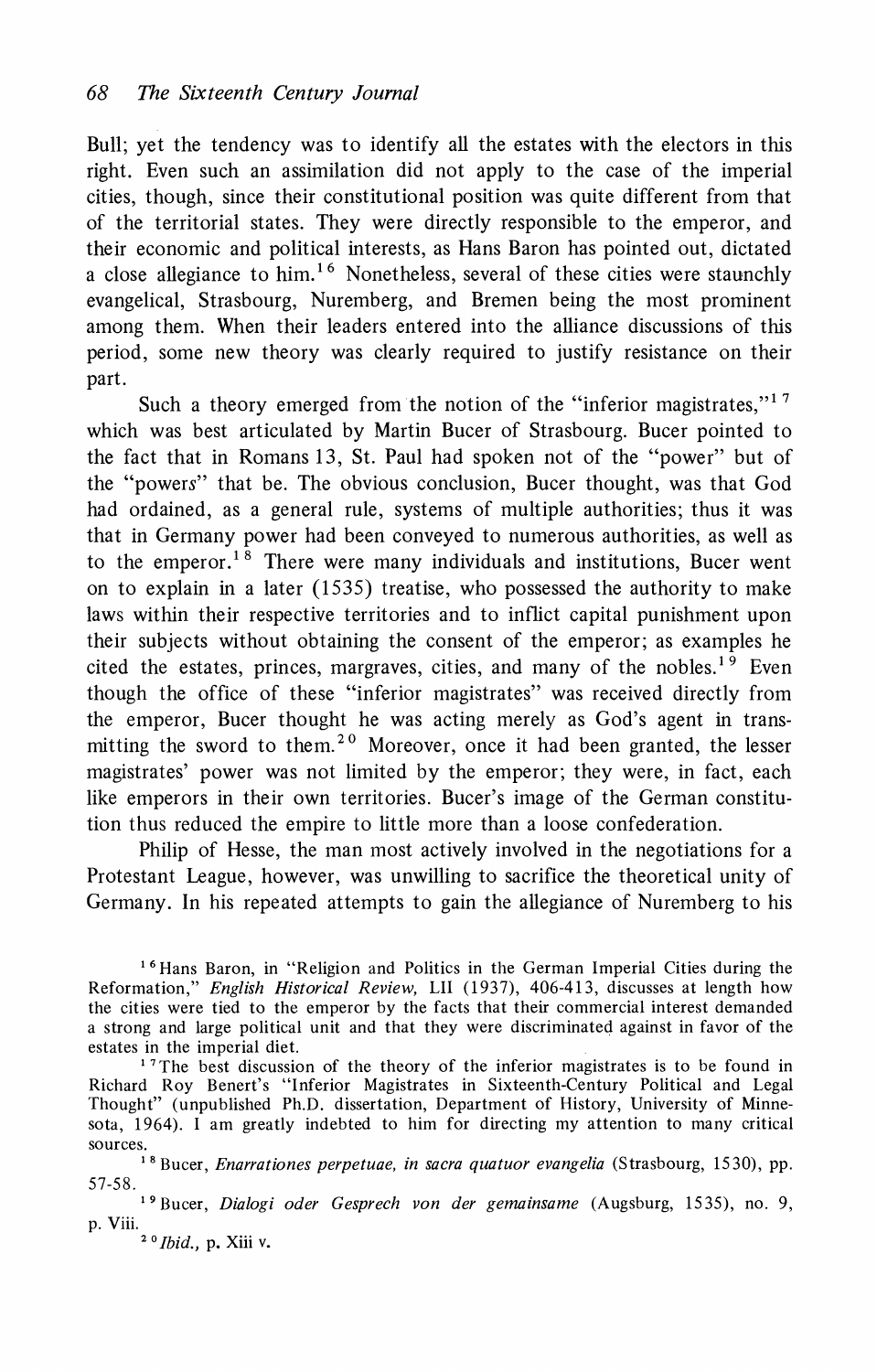**project he outlined instead a notion of the empire as a limited monarchy. He wrote, for example, that the relationship between the emperor and the inferior magistrates was a conditional one; if the emperor departed from his duty to abide by the terms of his election and according to standards of justice in dealing with the princes and cities, then the fundamental reason for which he had been elected, the maintenance of the laws, would vanish, and with it his authority. The obligation of the inferior magistrates to protect their subjects would remain, nonetheless; they were bound to exercise it against a tyrannical emperor just as they would against the violent attack of the Turks.2 1** 

**Philip's version of the German constitution was contradicted immediately by Lazarus Spengler, secretary to the city council in Nuremberg, who maintained that his was an imperial city and that its rulers were directly subject to the emperor, to whom they had sworn allegiance and from whom their power was derived. He implied that the situation of the other estates was**  similar.<sup>22</sup> Although the inferior magistrates were rulers to their subjects, *vis à* **vis the emperor they were no more than private persons: "For in this case Nuremberg is... no longer a ruler, but just like another individual private person and an immediate subject of the emperor."23 The theologian Brenz elaborated upon Spengler's essentially medieval and hierarchical image of the empire by describing the Holy Roman Empire as having been established by God in three estates, the emperor being the highest, the princes the middle, and the subjects the lowest. The princes, occupying an intermediate position, were thus sometimes rulers (to their subjects) but must always behave as obedient subjects to the emperor.24** 

**Yet there was conflict even among the theologians within the city over this constitutional question. Andreas Osiander, a Nuremberg theologian who favored the entry of his city into the Protestant League, agreed with Philip of Hesse's image of the empire as a limited monarchy. The emperor had gained his authority, he claimed, by election, and his accession to the throne had depended upon the acceptance of certain conditions.25 The German estates** 

**21 Letter from Philip of Hesse to Margrave George of Brandenburg-Ansbach (December 21, 1529), in Scheible, pp. 44-46. See also Philip of Hesse to Luther (October 21, 1530), WA Briefe, V, 653-54.** 

**22Spengler, "Gutachten" (before November 15, 1529), in Scheible, p. 36.** 

**2"3Ibid. Translation mine.** 

**<sup>24</sup>Brenz to Margrave George of Brandenburg-Ansbach (November 27, 1529), in Scheible, pp. 40-41.** 

**25"Ein Theologischer Rathschlag von Nurnberg: Dass nicht alle, sondern nur die ordentliche Gewalt von Gott. Unnd dass derowegen die Untere Obrigkeit im Reich wol befugt, wider die unordentliche Gewalt dess Obern, in GlaubensSachen, ihre Underthanen zu schutzen," in Hortleder, II, 85. Hortleder dates this tract as 1531 and is unsure if it was written by Osiander, but Ludwig Cardauns, Die Lehre vom Widerstandsrecht des Volkes gegen die rechtmdssige Obrigkeit im Lutherthum und im Calvinismus des 16. Jahrhunderts (Bonn: Emil Eisele, 1903), p. 15, attributes it to Osiander.**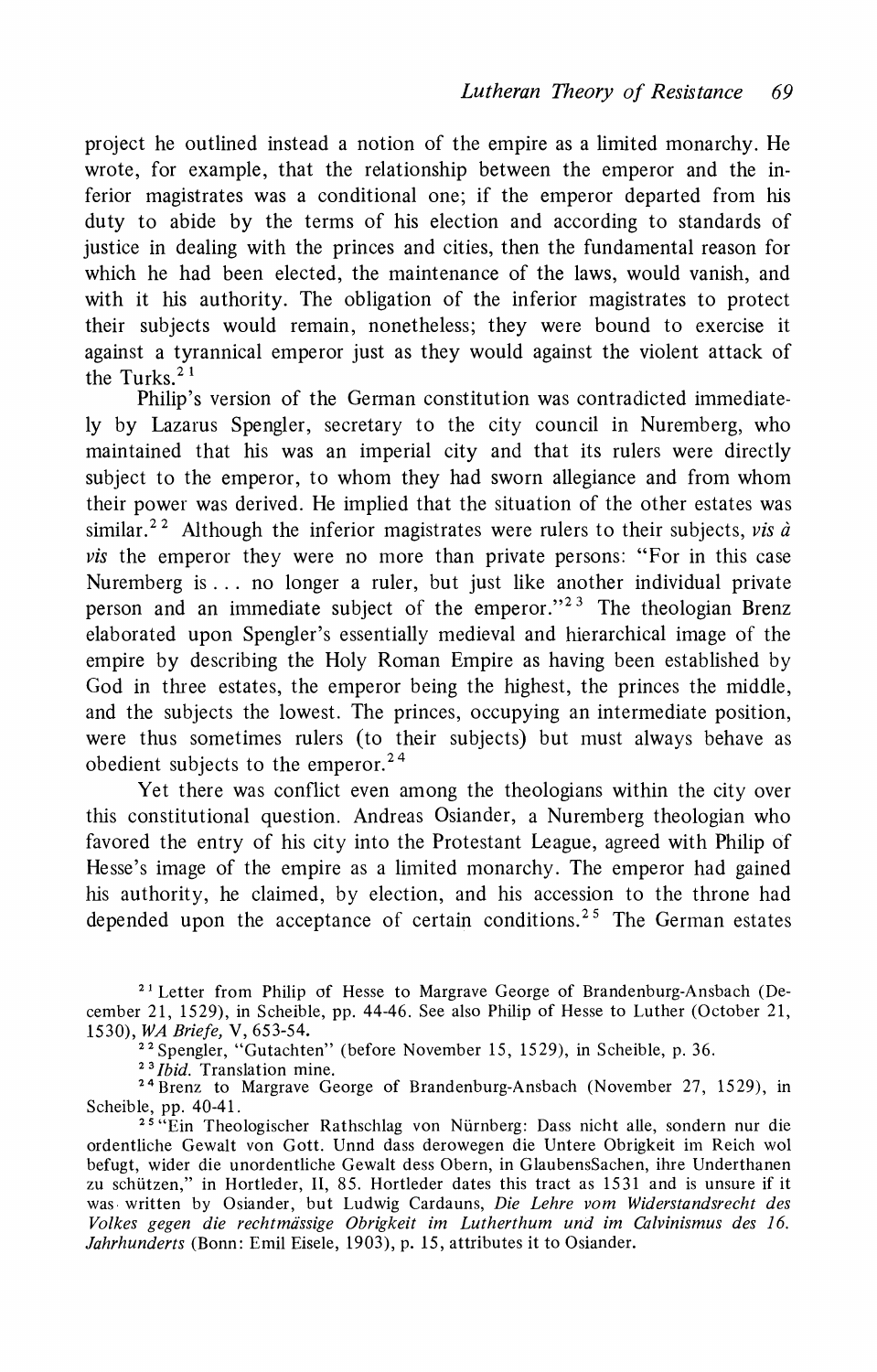**thus had no obligation to obey him, except insofar as he strictly fulfilled those requirements of his rule: "A king who is elected... upon specific conditions remains an authority only so long as he keeps to those conditions and the articles of the oath which he has sworn."26 Moreover, the inferior magistrates within Germany were collectively of equal status to the emperor and even at times superior to him since they had the power to create the emperor and, by implication and historical precedent, to depose him as well. Thus when the emperor departed from his obligation to look after the welfare of Germany, the inferior magistrates were entirely justified in protecting their subjects against him.27** 

**Although Philip of Hesse failed to persuade Nuremberg to adhere to the League of Schmalkalden, the public airing of juridical arguments for resistance proved to be of great significance. Despite the fact that Luther and Melanchthon maintained their formal opposition to resistance throughout most of 1530 (although there is evidence that Melanchthon already envisaged the German electors in an ephoral role in his 1530 Commentary on Aristotle's Politics).**<sup>28</sup> the rest of the theologians at Wittenberg do not seem to have **concurred with their rejection of legal arguments. For example, an anonymous "theological opinion" presumed to have been written there in 153029 embraced the constitutional arguments described above. Although admitting that the ordinary duty of a Christian was passive disobedience, that is, to disobey but accept punishment, the authors hypothesized that perhaps the princes in the German empire could actively resist the emperor when he violated the conditions upon which he had been elected:** 

**Thus, however, if the sovereign, who is obligated by his office and honor to seek the common good of his subjects and who was elected for that purpose, intends to take upon himself other matters which are either contrary to his charge or which do not concern it nor belong to him, but which are rather private matters or even ones otherwise disadvantageous and harmful to the common good and the empire, and thus misuses his power, which is not hereditary but to which he is elected, and under condition and oath obligated, then in such a case we could and would wish not to burden and thereby imprison the consciences of** 

**26Ibid. Translation mine.** 

**27Ibid., pp. 84-85.** 

<sup>28</sup> "There is, therefore, another kind of kingdom, a supreme rule, but one qualified **by an established law. Certain nations have supplemented their kings with guardians, who have the right of reproving the kings. Just as the Lacedaemonians added ephors, in Germany there are electors; in France there are certain princes of the parlement, who act**  as if they were the ephors of the kings," Melanchthon, *Philippi Melanthonis Opera quae*<br>su*persunt omnia*, ed. Karl G. Bretschneider and Heinrich E. Bindseil (28 vols.; vols. **I-XXVIII of Corpus Reformatorum; Halle: C. A. Schwetschke and Son, 1834-1860), XVI, 440. Translation mine.** 

**<sup>2</sup>9 "Ein Theologisches Bedencken," in Hortleder, II, 68. Scheible (p. 77) dates this opinion as 1530.**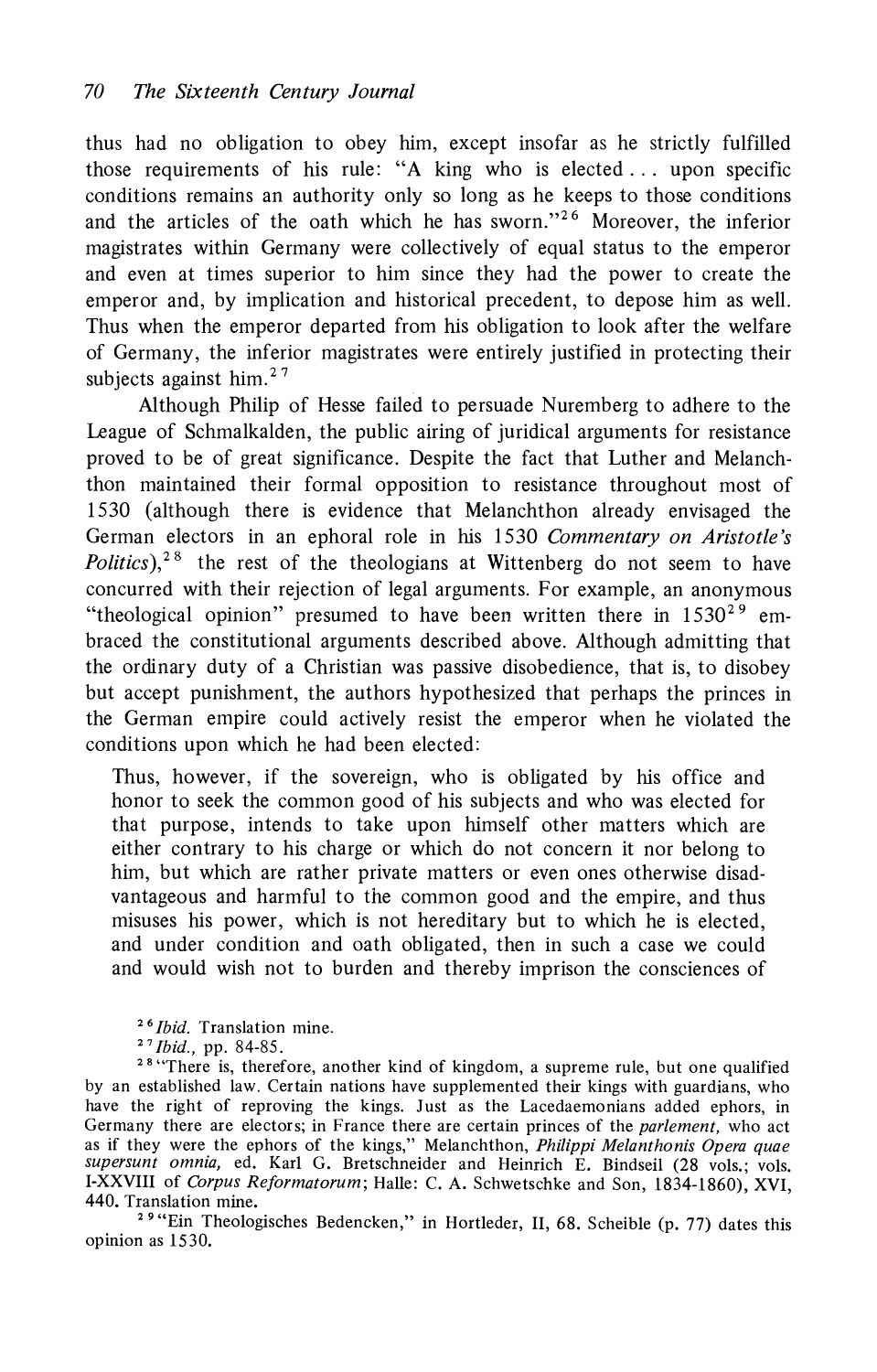**the lords and persons in authority who are also responsible for watching over the whole German nation, and are to be pillars of the empire, about whether they, for their poor subjects and relations, [should] not permit all unjust undertakings to their elected superior and protect themselves against it.30** 

**The theologians were clearly worried that the politicians under their spiritual care were going ahead with the intended league; and their concern for these men's souls pressed them, however tentatively, to re-examine the nature of the German constitution. Their conclusions seem close to those of Philip of Hesse. If the princes under German law were "pillars of the empire," co-rulers with its head, and shared his responsibility to look after the welfare of the whole, then they were merely acting as executors of the German constitution in protecting their subjects against him, and not in their own interest.** 

**Thus some of the theologians in Wittenberg had, it seems, been convinced by the legal arguments put forth by the Saxon jurists and by politicians such as Philip of Hesse, indicating that the chinks in the Wittenberg "front" were in fact broader than the natural law theory of Bugenhagen might suggest. The theologians' desire to remain anonymous may be attributed to the fact that Luther was not himself convinced, yet it was ultimately arguments such as these which overcame his opposition to the proposed league of Protestant princes. In any case, the existence of this opinion clearly demonstrates that the ultimate confrontation at Torgau was not simply a debate between the Saxon jurists and a unified group of theologians.** 

**When the elector summoned both his lawyers and parson/professors to dispute the justifiability of resistance in the darkening political atmosphere after the failure of the diet at Augsburg to resolve the religious "question," it was the jurists who did elaborate the constitutional and legal arguments in favor of Saxon membership in the proposed league. The emperor had been elected upon specific conditions, they insisted, and thus had an obligation to rule in conjunction with the estates. If he violated the laws of the empire, as he had done by proceeding against the Protestants when their appeal to a council was still pending, all their obligations to him were erased.31 Relying heavily upon Roman and canon law, the lawyers asserted that the princes and estates might resist the emperor in situations similar to those in which a private individual could lawfully disobey a judge and resist the execution of his sentence: when he made a ruling on a matter not within his jurisdiction; when he passed a sentence involving clear and irreparable injustice; and when the procedures for appeal were not respected. Analogously, the emperor had attempted at Speyer and Augsburg to execute his judgment in matters of religion, which did not fall within his jurisdiction; his decision was, in the Protestants' judgment, clearly wrong and involved irreparable damage in the possible loss of souls; and procedural law had been violated when the emperor** 

<sup>30</sup> *Ibid.* Translation mine.

**31 Gutachten der kursachsischen Juristen, in Scheible, pp. 63-66.**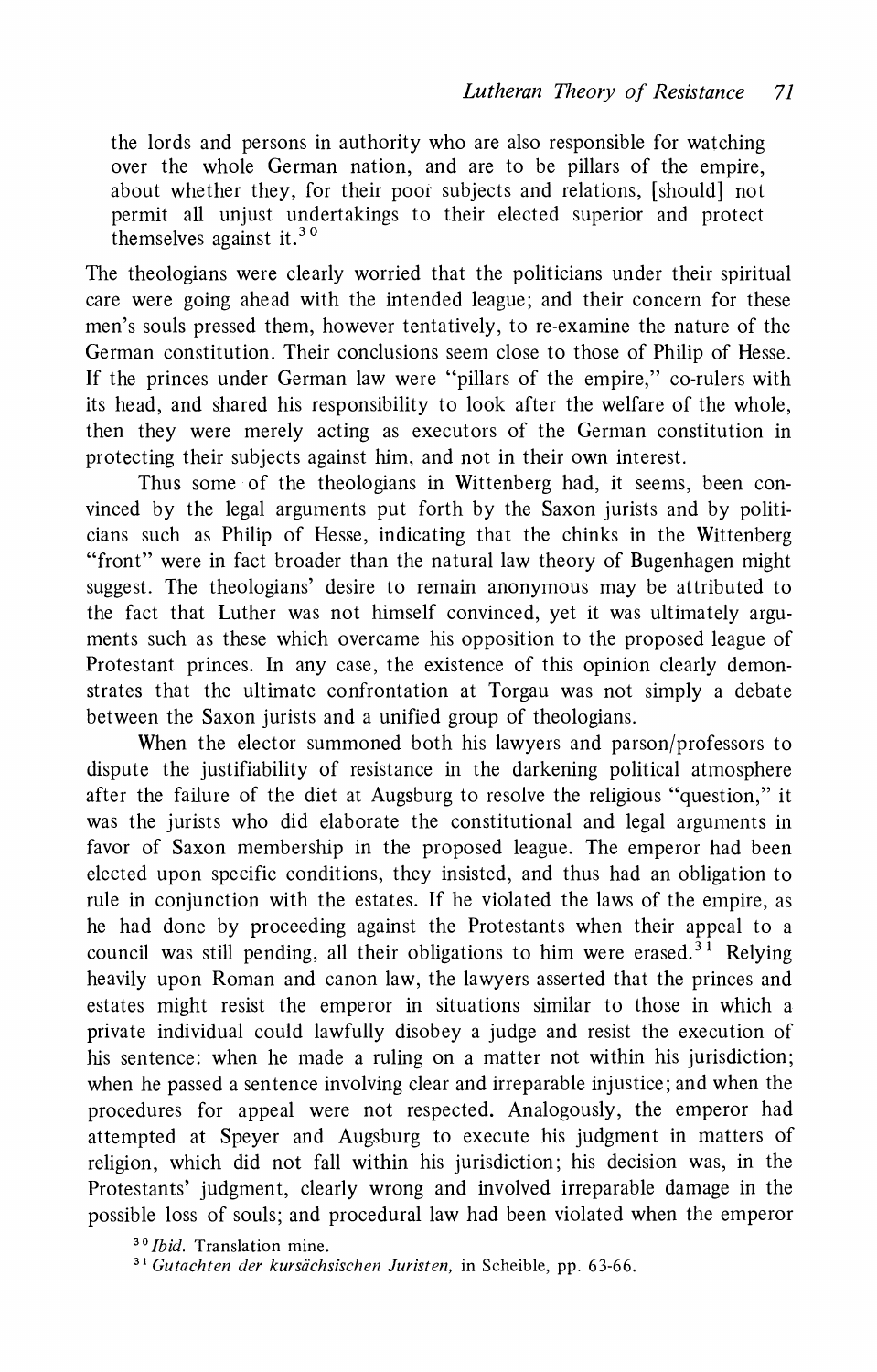**continued to execute his judgment while the appeals were still pending.3 2 These were the arguments, seemingly, which led to Luther's sudden, if reluctant, change of heart at Torgau.** 

**At this point I would like to assess the contribution of these early Lutheran arguments for a constitutionally-based resistance toward the development of a "mature" resistance theory. Bucer, Philip of Hesse, the Saxon jurists, and many of the Wittenberg theologians all agreed that the circumstances had arrived under which the emperor might justly be resisted. Many of them were not very precise, however, in defining the standards by which they had reached this conclusion. The Nuremberg theologian spoke vaguely of the emperor's "misuse" of the power of his office; others, such as the anonymous theologians, referred to the emperor's obligation to look out for the "common good" and not to invade the sphere of "private," presumably religious, affairs. Philip of Hesse was more specific about the standards for resistance as he invoked the legal conditions upon which the emperor's election was based: by violating the provisions of his electoral oath, Charles had thereby neglected his more general obligation to maintain the laws as well. This notion was very similar to medieval contractual notions and shared their vagueness. The Saxon jurists were the most specific in citing the crimes for which Charles was to be indicted; yet one nonetheless receives the impression that most of these writers had already decided that resistance to the emperor was justified and that they were not very concerned with delineating the precise moment at which he had overstepped the bounds of his authority.** 

**In approaching question number three the Lutherans had by the early 1530s developed rather fully what was to become the distinctive Protestant answer: the groups included under the term "inferior magistrates," because of their continuing constitutional obligation to protect their subjects, were the appropriate agents of resistance. Such an answer was uniquely suited to the German situation since it provided a justification for action by the parties who were politically relevant there without inviting democratic implications. Because of their special position resistance by the inferior magistrates was justifiable "Widerstand" while any uprising by these magistrates' own subjects against them was termed "Aufruhr" and heartily condemned. Private persons had never been given the sword, nor were they assigned any special place in the princes' interpretation of the German constitution. Nonetheless, by the implication, sometimes stated outright, that obligation depended upon the**  consent of the party bound,<sup>33</sup> a dangerous inconsistency was introduced. On **the terms of the constitutional argument alone there was no guarantee that similar grounds might not be used by all subjects against their rulers. Thus the** 

#### **<sup>32</sup>Ibid.**

**<sup>3</sup>3The Nuremberg theologian insisted that the princes were bound to obey the emperor only because they had entered into a semi-contractual arrangement with him**  ("Ein Theologischer Rathschlag...," in Hortleder, II, 84-85).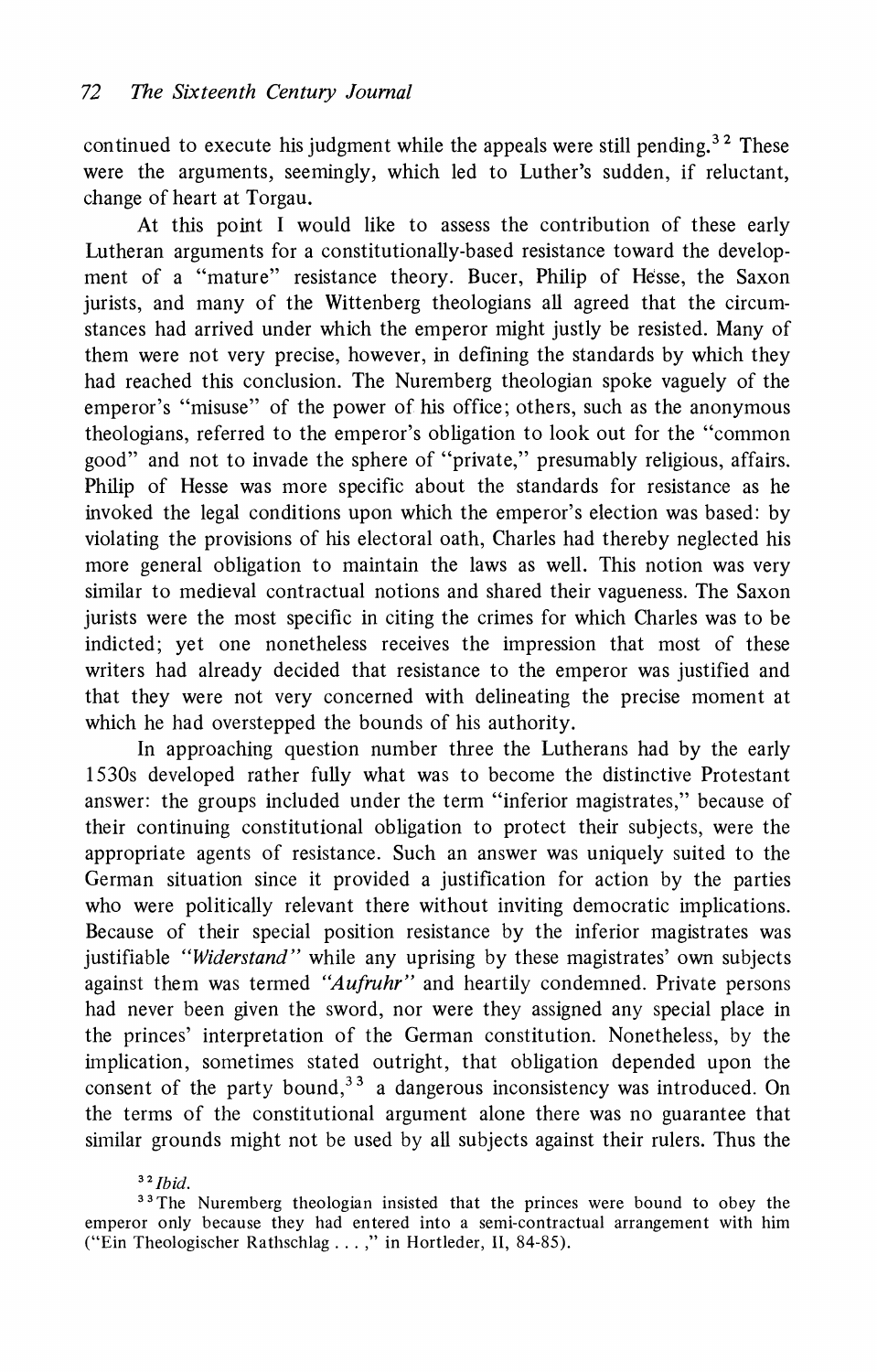**legal arguments demanded supplementation by theological injunctions against action by individuals or groups of subjects if they were to provide the delicate balance required, justifying the resistance envisaged and yet reaffirming the duty of obedience by private persons.** 

**The necessity of dealing with question four, the means of resistance, was blithely ignored by most Lutheran resistance writers during this period. This fact was pointed out by their opponents, who insisted that no more than orderly and institutional deposition procedures were called for under the German constitution. Those who wrote in favor of resistance, on the other hand, called simply for whatever measures were necessary, a position which might be interpreted as a regression to the early medieval image of resistance as "abandonment."34 It was only later, in the days immediately preceding and during the Schmalkaldic War, that Lutheran theorists turned their attention to some of the problems involved in this question.35** 

**As for question five, it is clear that the various writers dealing with the question of resistance, and even those who agreed in supporting it, had differing images of the patterns of authority in Germany. The constitutional ideas which collided included notions of the empire as a confederation, as a limited monarchy, as an absolute monarchy, and as an aristocracy. It is very hard to say which of these was an accurate description of the contemporary situation and which represented a radical deviation from the status quo, for the fact is that the empire was in a period of flux. In a sense Charles' desire for a universal monarchy was the most revolutionary, and his attempts to assert power within Germany were opposed by authorities with the weight of tradition on their side. The princes' response was, on the one hand, to emphasize medieval limitations upon the German monarchy and to concretize such limits by placing specific conditions upon the emperor's election. In addition to asserting such limits, however, the princes tried to provide for a continuing role by the estates in the administration of the empire. During the late fifteenth and early sixteenth centuries repeated attempts to institutionalize this participation were made, the establishment of the Imperial Cameral Tribunal in 1495 and of the Imperial Governing Council in 1500 being examples. If these institutions had succeeded in asserting their own authority over the government of the empire, Germany would have been transformed into an aristocracy. What the ineffectiveness of these institutions and the emperor's failure to assert his own will made clear, however, was that the German** 

**<sup>34</sup> See Kern, Kingship and Law in the Middle Ages, pp. 86ff.** 

**<sup>35</sup>For example, Justus Menius, Von der Nothwehr Unterricht: Nitzlichen zu lesen (Wittenberg, 1547), in Hortleder, II, 152-171 and Basilius Monnerus, Von der Defension und Gegenwehr, ob man sich wider der Obrigkeit unrechte Gewalt wehren, und Gewalt**  mit Gewalt jure vertreiben möge? (1547), in Hortleder, II, 171-193. Bekenntnis Unter**richt und Vermanung der Pfarrhern und Prediger der Christlichen Kirchen zu Magdeburgk (Magdeburg: Michael Lotther, April 13, 1550).**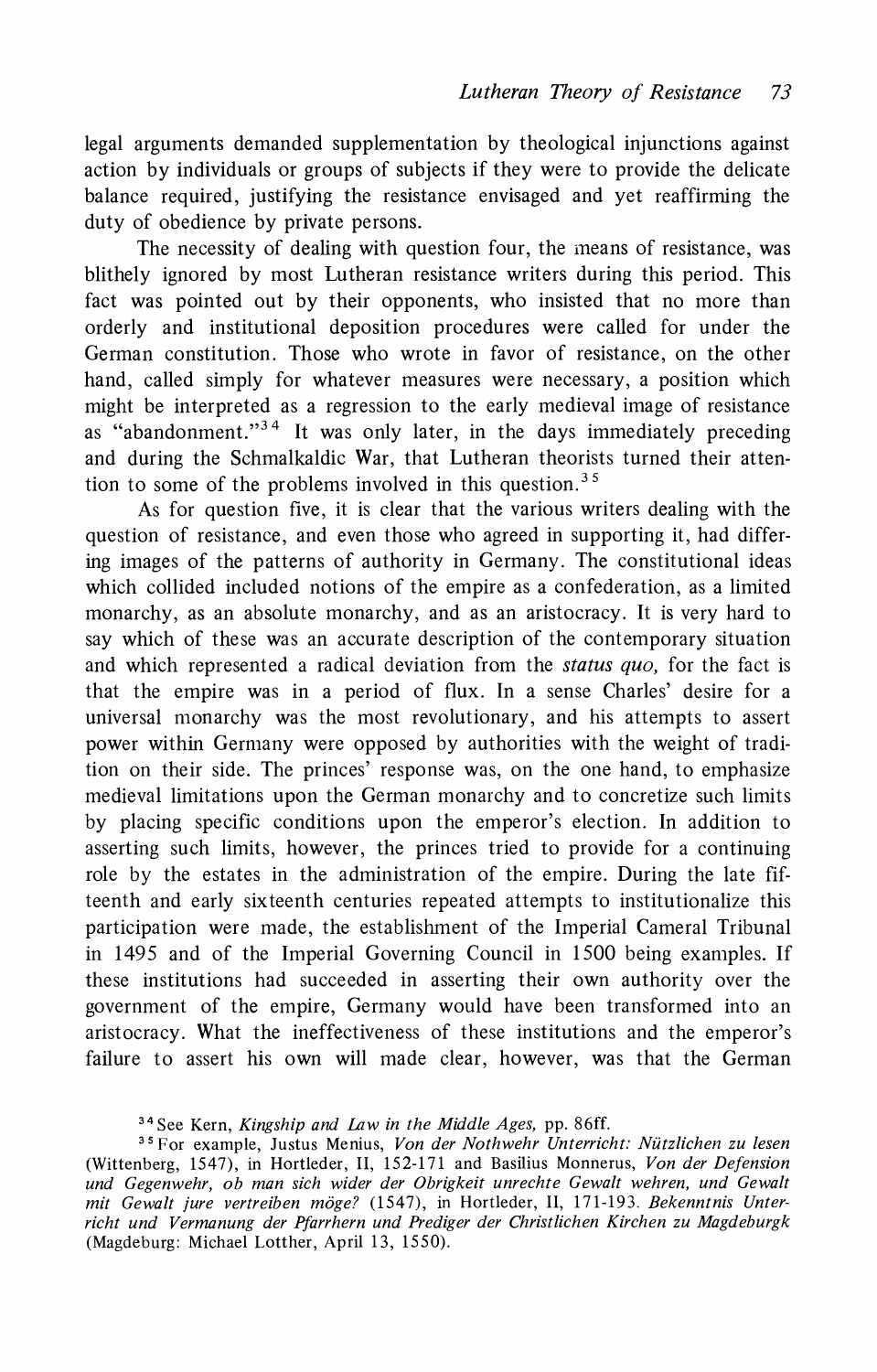**princes were increasingly subject to no authority but their own. At the very time, ironically, when the theoretical bases were being laid for a constitutional, limited monarchy, the loose confederation which actually existed was rapidly disappearing. In hindsight the replacement of the medieval structure by multiple, independent states may seem to have been inevitable, but its fate still seemed to lie in the balance for writers in the sixteenth century. And it was in fact the question with which they were then wrestling, that of resistance on behalf of religion, on which the unity of the empire ultimately foundered.** 

#### **Conclusion**

**Soon after the Torgau Disputation an anonymous jurist published an opinion which provides a good compendium of the mix of natural law and juridical arguments which had brought the Protestants to such a momentous juncture and which ultimately blended together to produce the elaborate and sophisticated Lutheran statements of the 1540s, and the famous Magdeburg Confession of 1550.36 In approaching each of the questions involved in the delineation of a resistance theory, this author combined a whole battery of points taken both from the constitutionalists' position and also from the theological position of writers such as Bugenhagen. For example, while concerned with refuting Scriptural arguments against resistance and adducing evidence from natural law, the writer also based his justification of resistance upon the nature of the emperor's office as an elective and limited, rather than absolute, monarchy.3 7 In approaching the question of standards for determining when resistance became justified, he referred both to the emperor's duty to abide by the conditions of his election, such as his responsibility to maintain the peace, and to his violation of the boundaries between the jurisdiction of God and that of man.38 The Saxon jurists' interpretations of the canon law strictures about action which was ultra vires, or taken while an appeal was pending, or which involved irreparable injury were included in this hybrid opinion, as was a refutation of the counter-argumenthat the emperor was to be exempted from such accountability. The emperor, in the judgment of this author, was to be excluded neither from the accountability of magistrates nor from the prohibition against the taking of property by force nor from the** 

**3"Ibid., pp. 80-81. 38Ibid., pp. 78, 80-81.** 

**<sup>36</sup> "Ein nicht ungeschichter Juristischer Rahtschlag: Das man in der GlaubensSache, sonderlich weil appelliert an ein Concilium, die Defension wider den Keyser brauchen: Auch auff was Weise, und wer im Reich Teutscher Nation widerstehen moge?", in Hortleder, II, 79-82.**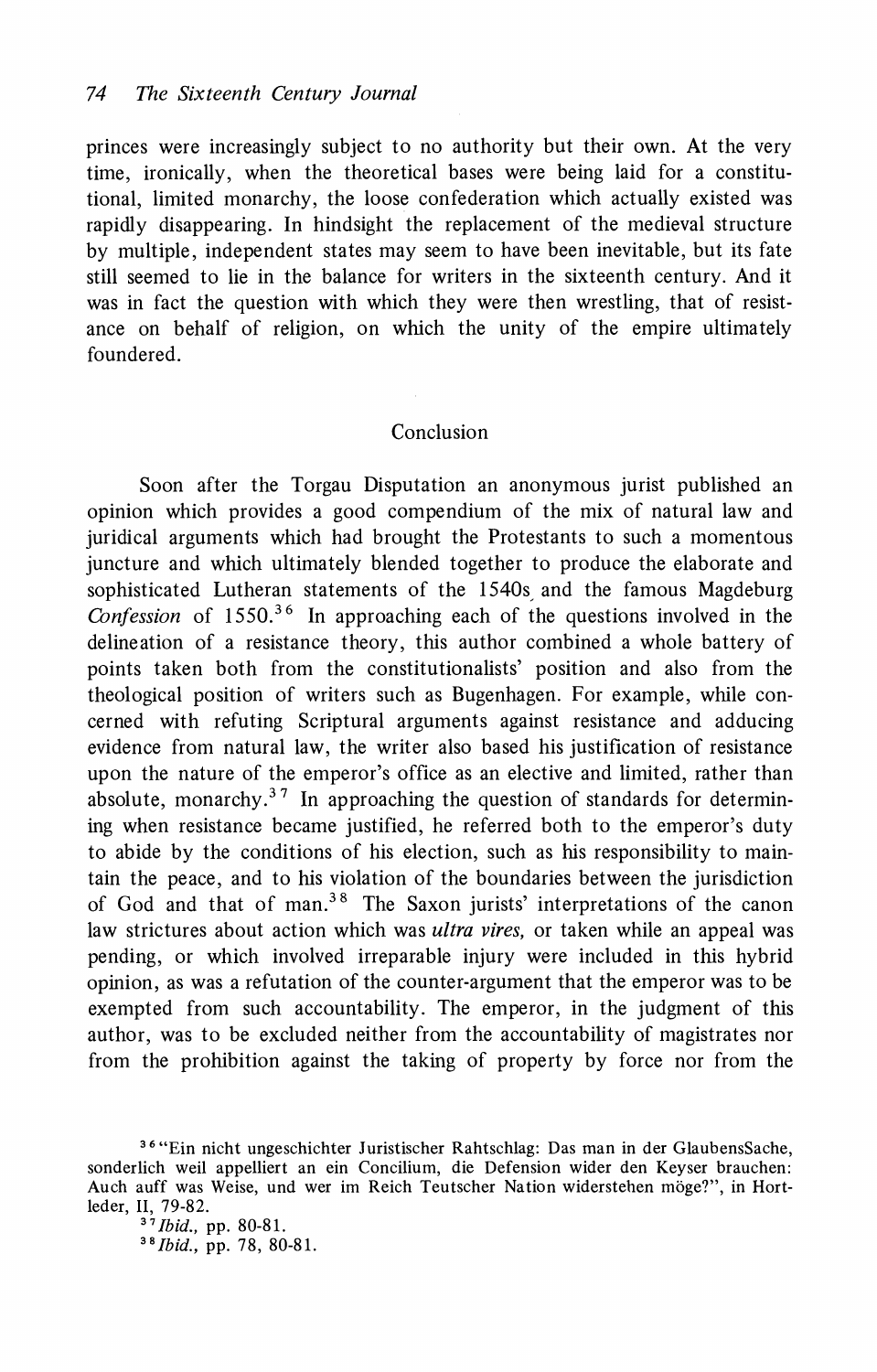**imposition of the ban itself, should he act in violation of the law.<sup>39</sup>** 

**Both divine and constitutional law were also invoked to support the principle that resistance was forbidden to private citizens and thus to quiet fears that the princes' subjects would make use of these arguments to justify rebellion against them as well. God had not given the sword to private individ**uals but only to magistrates.<sup>40</sup> Moreover, the princes' positions were hered**itary and did not depend upon election; thus the legal-constitutional arguments could not be redirected with revolutionary consequences.4 Individuals who did not have public office must obey the authorities within their state and join battle against the emperor only upon the command of their local superiors.** 

**Hence what was to become the "classic" Lutheran doctrine of resistance carefully blended both natural and positive law traditions although as it was refined during the 1530s and 1540s, natural law arguments came increasingly to the fore. The point in which I am most interested, however, from my choice of the period before 1530 is that so many of these arguments had appeared so early, preceding, as I have repeatedly emphasized, Luther's own development and, perhaps even more important, that of Calvinist writers as well. Bucer's and Melanchthon's versions of the ephoral doctrine were available, both in Latin, to Calvin long before the famous passage about the possibility of resistance by ephoral magistrates appeared in the 1536 version of the Institutes, and both men are known to have been an influence, as close personal friends and/or as correspondents, upon Calvin.42 The early German writings were available to other French Calvinists as well.** 

**The Huguenots, however, wrote in a qualitatively different context, that of a fledgling nation-state rather than of the multi-national imperial structure from which the Lutheran princes were attempting to secede. In terms of my five-question theoretical structure, therefore, the French Calvinists were forced to deal head on with question number five as they revived the element of popular sovereignty which had been present in some medieval theories and sought, through "popular" representatives, to participate in and to control the political structure of France. Thus we may with justice, I think, call these** 

**42Calvin, Institutes of the Christian Religion, IV, xx, 31. For Calvin's many debts to Bucer, see Franqois Wendel, Calvin: The Origins and Development of his Religious Thought, trans. Philip Mairet (London: Collins, 1963), pp. 76, 79, 138ff.; Hans Baron, "Calvinist Republicanism and its Historical Roots," Church History, VIII (1939), 36ff.; Wilhelm Pauck, The Heritage of the Reformation (Glencoe, Ill.: The Free Press, 1961), pp. 85-99. For his relationship to Melanchthon and the latter's influence upon him, see Wendel, pp. 62-63, 134-135, and Josef Bohatec, Calvins Lehre von Staat und Kirche (Breslau: Marcus, 1937), pp. 82-84.** 

**<sup>39</sup>Ibid., pp. 80-81.** 

**<sup>4?</sup>Ibid., pp. 79-80.** 

**<sup>4 1</sup> Ibid., pp. 81-82.**